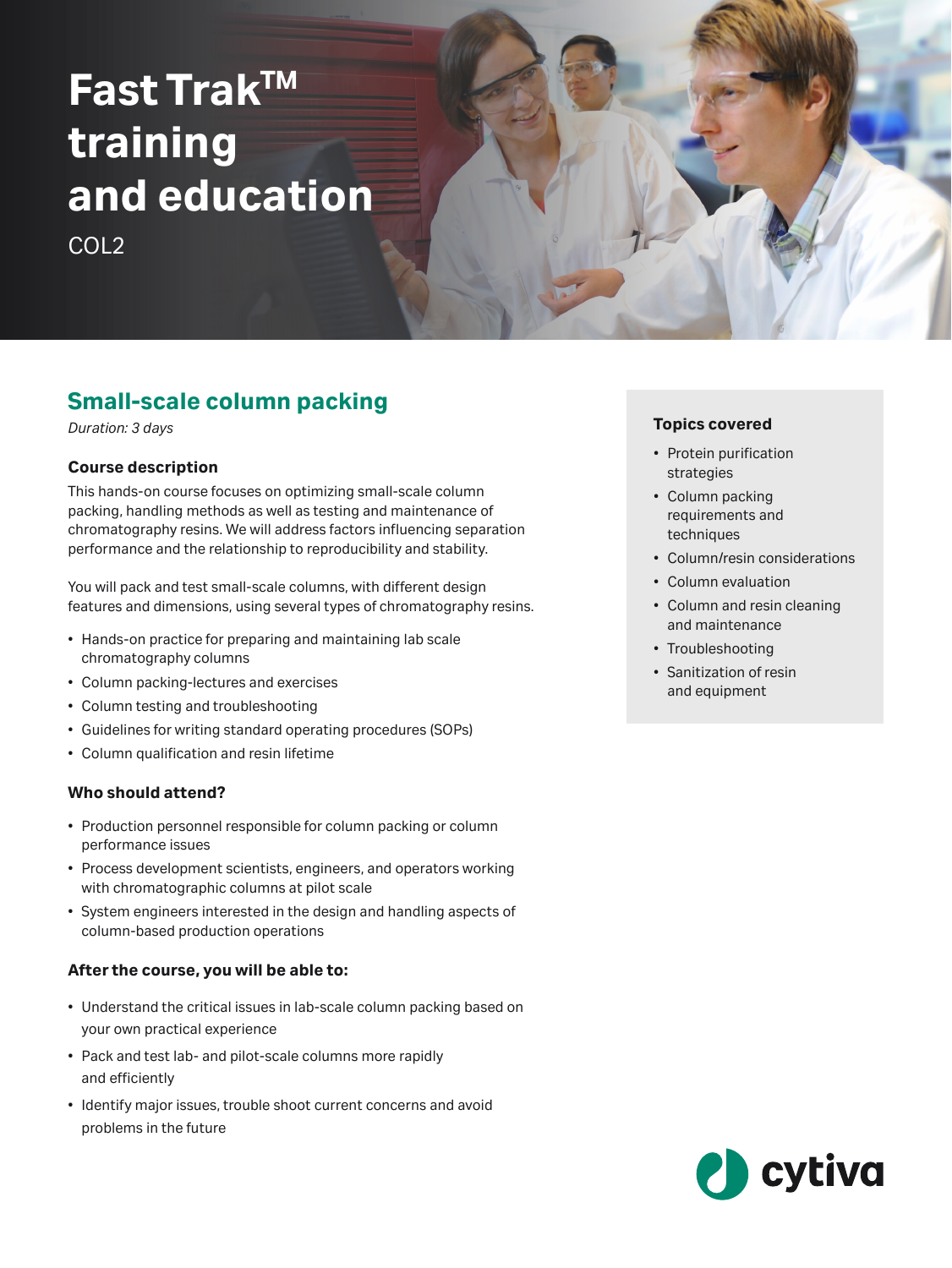#### **2022 pricing**

| Fast Trak™ Center | <b>List Price</b> | <b>Product Code</b> |
|-------------------|-------------------|---------------------|
| Germany, Munich   | 2160 EUR          | 29237709            |
| India, Bangalore  | Contact us        | 29099329            |
| Singapore         | 3006 SGD          | 29226611            |
| USA, Marlborough  | 3996 USD          | 29479131            |

### **General course information**

Fast Trak™ Education is one means by which Cytiva provides application training in the various aspects of bioprocessing. The courses are designed to provide a learning experience for process development and manufacturing staff.

Fast Trak™ offers training courses on column packing, basic chromatography, optimization and scale-up for both pilot and production scales. We also offer courses on validation issues and chromatography theory. The courses are offered in a variety of formats to meet your unique learning needs, including lab-based courses, live virtual classes, self-paced e-learning courses, and custom courses that can be delivered at your premises.

#### **Cancellation policy**

In case you need to cancel your registration, the following charges will apply:

- 30 to 21 days prior to course: 50% of course fee
- 20 to 8 days prior to course: 80% of course fee
- 7 days or less prior to course: 100% of course fee

If you are unable to attend after registered, you may send a colleague in your place or attend another course.

Cytiva reserves the right to modify course location, course material, substitute speakers, or to cancel the course. If the course is cancelled, registrants will be notified as soon as possible and will receive a full refund of paid fees. Cytiva will not be responsible for airfare penalties or other costs incurred due to a course cancellation.

#### **Course certificate**

Upon completion of the course, each participant receives a course certificate in which course name and course date is stated.

#### **Course evaluation**

At the end of each course, you will be asked to fill in a course evaluation form. We value your opinion of the course, the speakers, the material, and presentations and use this feedback to continuously improve the courses and their contents.